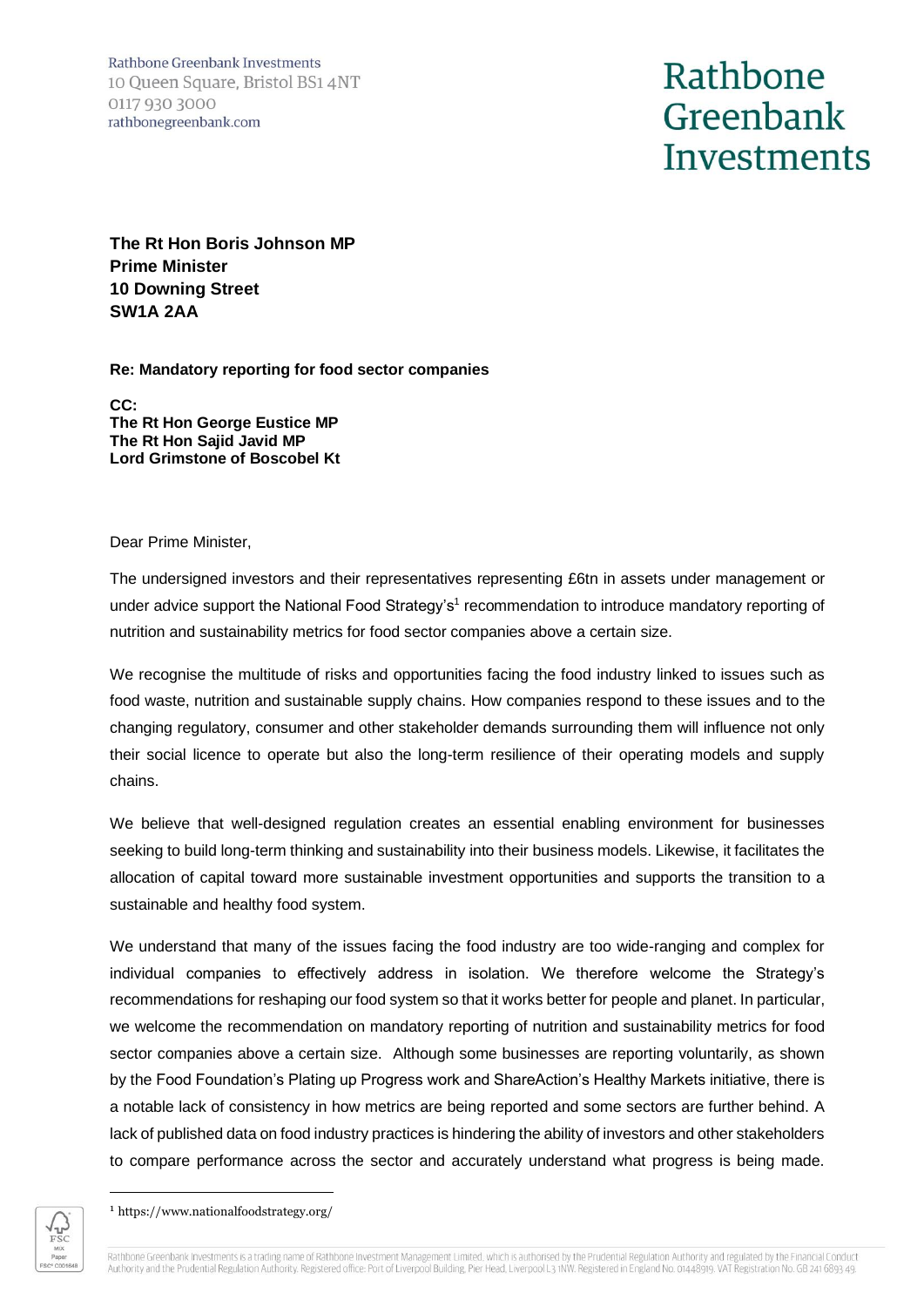Several large food businesses have already supported the call for mandatory reporting requirements, including Tesco<sup>2</sup>, Compass Group and Greggs<sup>3</sup>.

The undersigned investors and their representatives recognise the material ESG risks and opportunities associated with the food system. The food system is responsible for a third of global GHG emissions<sup>4</sup> and is one of the principal drivers of biodiversity loss. At the same time, over half the population is classified as being overweight or obese (identified as a risk factor in severe Covid-19), with the gap between rich and poor also widening, and those on low incomes being more likely to suffer, and die from, diet-related conditions. The World Health Organization has also declared anti-microbial resistance (driven in part by overuse of antibiotics in livestock production) to be one of the top 10 global public health threats facing humanity. If left unmanaged, these issues will result in systemic risks for the economy, society and investors.

We seek to integrate these issues into our investment analysis, decision-making processes and our engagement and stewardship activities, either directly or through our external asset managers and service providers. Signatories to this statement are committed to playing a key role in supporting ongoing investor engagement on this issue, including via initiatives such as the Access to Nutrition Index, the Food Foundation's Plating up Progress initiative, ShareAction's Healthy Markets investor coalition, and the FAIRR Initiative. The aims and objectives of these projects align closely with our call to the UK government today. We would be happy to support the government in shaping its response based on our experience and evidence of what works well for companies and investors.

Mandatory reporting would help to increase the comparability of data on food businesses' targets, commitment, and progress. **We therefore call on the Government to demonstrate clear leadership and ambition in its response to National Food Strategy in order to create a food system that promotes health and wellbeing for the entire population while preserving and enhancing the environmental systems on which we all rely.** 

## **Specifically, we encourage the government to:**

- **Introduce new legislation on mandatory reporting of sales-weighted metrics, as recommended by the National Food Strategy.** 
	- $\circ$  Such legislation should cover large retailers, restaurants, caterers, wholesalers, manufacturers, and online food ordering platforms that have operations within the UK;
	- $\circ$  In order to not be overly burdensome, we recommend that the legislation starts with large companies that have 250 employees or more;
	- o We note the planned Good Food Bill proposed for the fourth session of this Parliament and encourage the Government to integrate mandatory reporting into this;
	- $\circ$  Mandatory reporting should include a wide set of metrics including sales of food and drink high in fat, sugar or salt (HFSS), sales of protein by type, sales of fruit and vegetables and food waste.
- **Consider the full range of regulatory tools at its disposal – including fiscal interventions and enhanced regulation - to promote sustainability in the food system, focusing in particular on internalising the externalities currently borne by the environment and society;**
- **Be bold and ambitious in its response to this major social and environmental challenge.**



<sup>2</sup>https://www.thegrocer.co.uk/supermarkets/supermarkets-back-henry-dimblebys-call-for-mandatory-reporting-on-healthysales/658055.article

<sup>3</sup>https://foodfoundation.org.uk/sites/default/files/2021-

<sup>10/</sup>Plating%20Up%20Progress%202021\_Section%202a\_Policy%20Makers.pdf

<sup>4</sup> Crippa et al. Food systems are responsible for a third of global anthropogenic GHG emissions, Nature Food 2, 198-209 (2021)